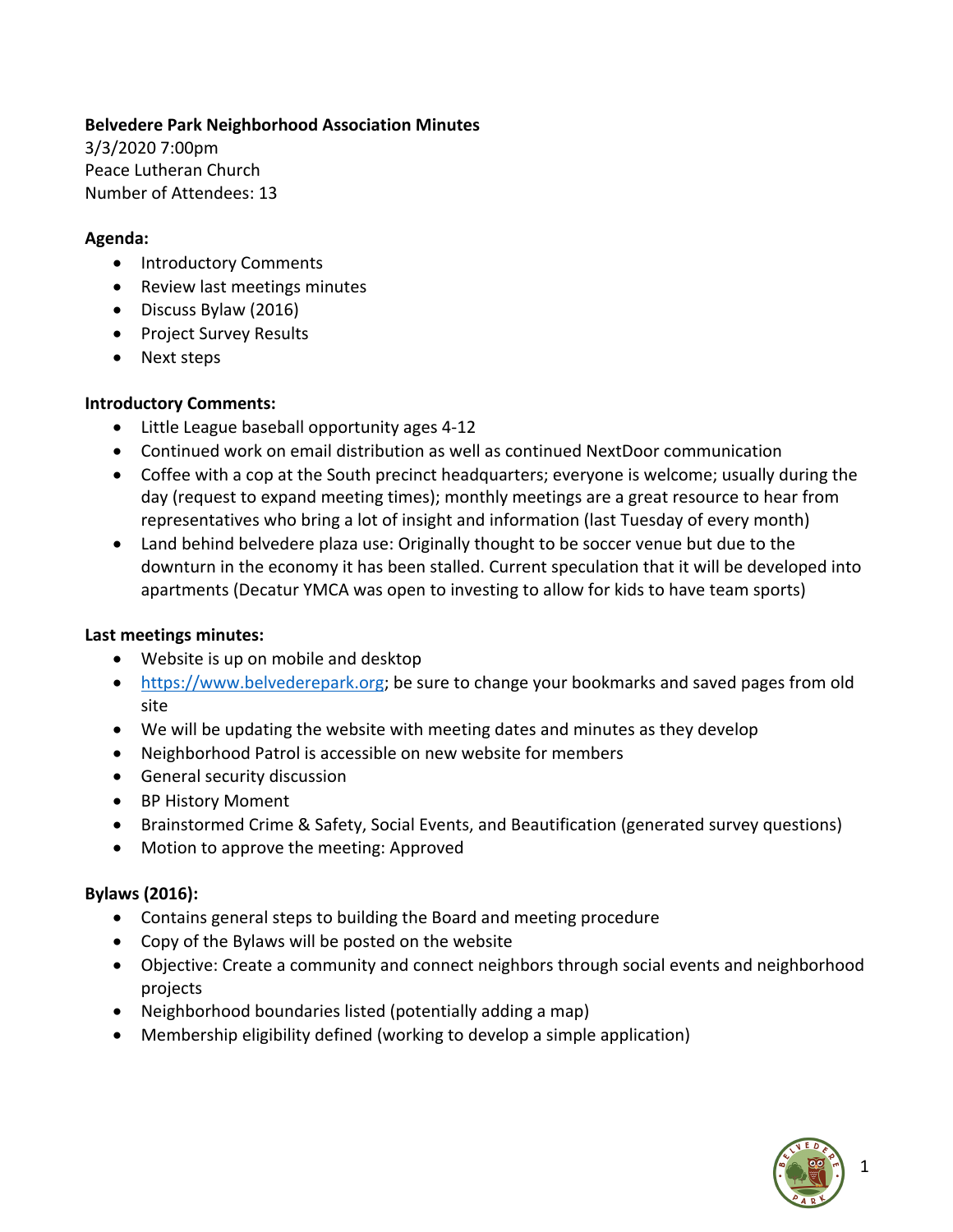- o Address
- o Position Interest
- Membership fees: \$20 / \$10 for seniors need to
- Membership required to vote on positions, amendments, etc. 55% approval to pass motions
- Three Officer minimum as currently written
- Terms: 2 years / not to exceed 2 terms (4 years total)
- Article 6 (page 5) Officer eligibility: must be member of Board, attend Board meetings, and vote on Board issues
- Roles to be discussed and further defined in later Board meetings
- Committees (Security/Patrol, Beautification, Social, Crime & Safety, Membership, Fundraising)
- Ad hoc committees project specific committees (different levels of authority)
- Membership meetings at least 10 a year, board has separate quarterly meetings
- Emergency meetings allowed for time pressing issues
- Objective: to have fun and productive meetings to encourage engagement and multiple volunteers to help out
- Needs:
	- o Membership base / application
	- o Mission Statement
	- o Nominating Committee
	- o Election / Nomination meeting
	- o Establishment of committees
	- o Guidance positions who want to teach but not do
		- Attaching in next email distribution for everyone's review
- Board Officers:
	- o President: prepares agenda; presides at meetings; represent Board; spokesperson for the association; public contact
	- o Vice Chair: Back up/support to the president
	- o Secretary: Records, maintains, and distribute the minutes
	- o Treasurer: Keeps the records and handles the financial reports; PayPal/Account but in charge of not intermingling funds due to other neighborhood participation
	- o Marketing: Working with the website and handling information distribution

# **Project Survey Results:**

Crime & Safety (in order of top picks)

- Create a street-based neighborhood watch
- More/Better streetlights
- Porch Lights "ON"
- Traffic Calming (long-term project)
- Code enforcement violation form to be add to the emails

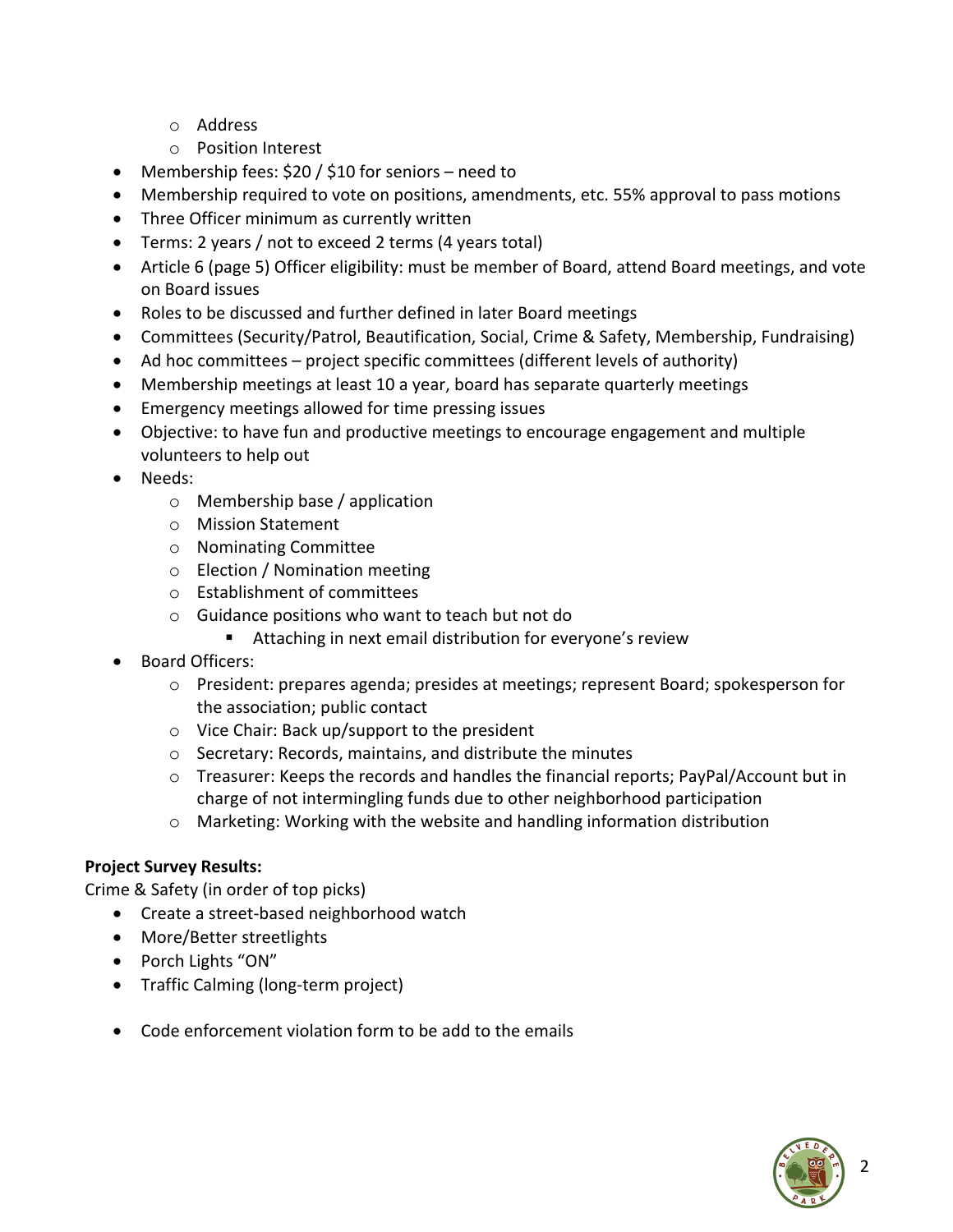- o Submit a complaint online: **Click here to Report a Code Violation Online**
- o Submit a complaint via E-mail: codeenforce@dekalbcountyga.gov Submit a complaint via Fax: 404-534-1270 or 404-534-1269 Call in a complaint: 404-687-3700
- Circle Watch: get surrounding neighbors contacts to contact one another about potential crime & safety issues
- The number one priority for most neighbors

#### Beautification

- Quarterly clean-ups top scorer
- Remove old cars from yards coordinate with code enforcement
- Bike path connected to City of Decatur (long-term through PATH foundation)
- Volunteers for seniors/infirm
- BP neighborhood sign/flag -
- Clear curbs
- Plant trees and flowers
- Pick up after your pet campaign
- Neighborhood entrance sign
- Community garden
- 59% would participate; 9% coordinate; 32% Both
- Murals could donate money
	- o Peach state wall and the concrete wall near Rupert
- Shoal creek park priority
- Yard of the Month sign done by neighbor nomination

#### Social Events

- Cook outs highest appeal of social events
- Block parties second highest appeal of social events
- Book Club
- Business Association
- Movie Nights
- Board game night
- Doggie play dates
- 56% would participate / 32% would help coordinate & participate
- Feedback said safety/cleanup was primary importance
- Happy hour meetings on NextDoor